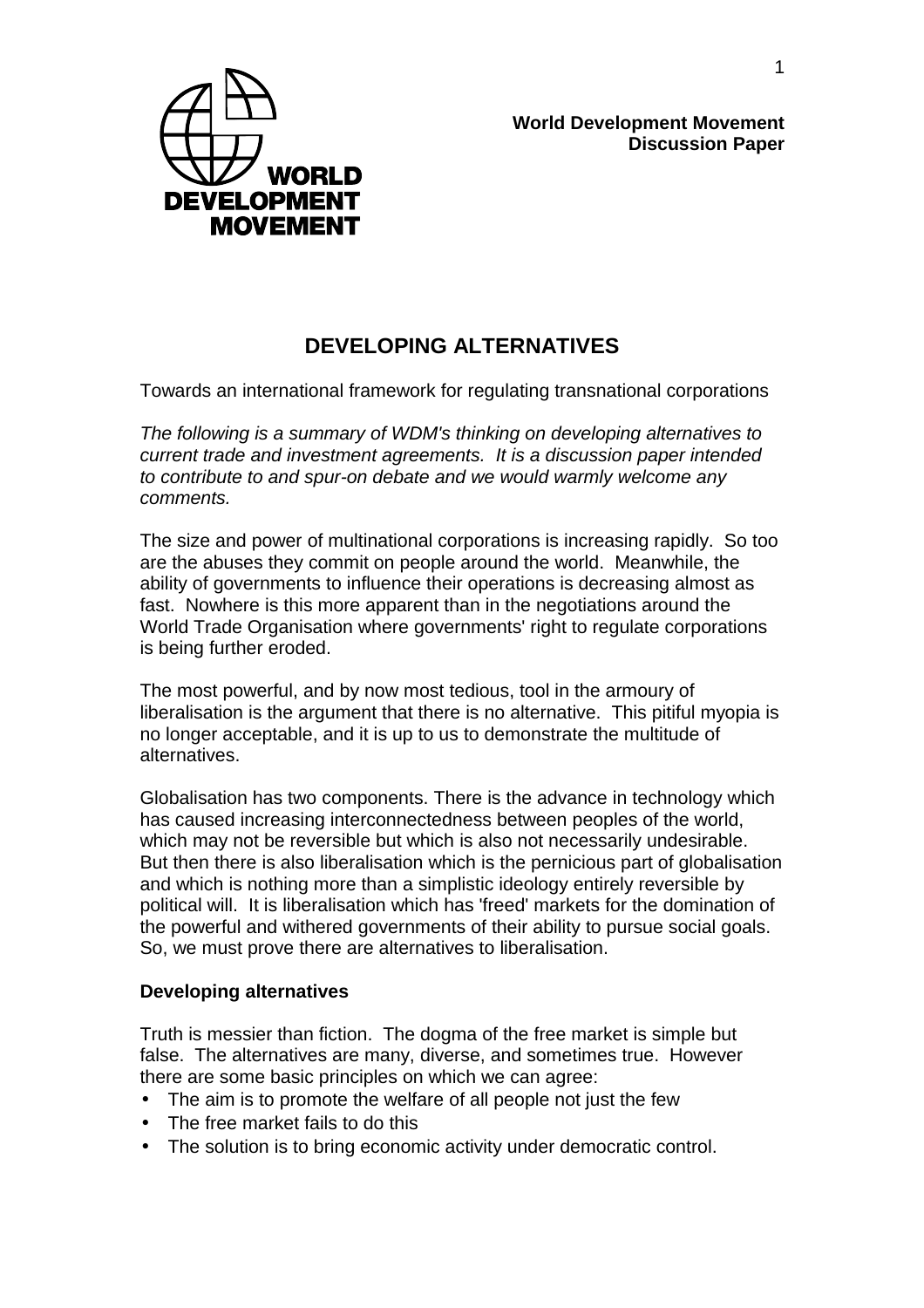The alternatives start with a new understanding of the role of economic activity. The Agreements and dispute settlements at the WTO make clear that free trade is given higher priority than the welfare of citizens, consumers or the environment. But liberalisation goes further, ensuring that every aspect of society is organised in a way which promotes the pursuit of corporate profit. Governments are no longer expected to govern in the interests of their citizens, their prime task is the pursuit of free market economic growth.

We are witnessing *Corporatisation* of the global economy where societies are rearranged to further the pursuit of profit. Governments should make rules for corporations. Instead, increasingly corporations are dictating the rules to governments. The challenge is to reverse this. Economic activity should serve the needs of the community.

WDM's proposal for a regulatory framework focuses on legal enforcement as the most plausible way of bringing corporate activity to account. National and international legal systems should bring corporate activity under the rule of law so that it meets the priorities and needs of communities. Essentially, corporations have no God-given right to exist. They should be legally recognised or incorporated only when they comply with basic standards of operations as laid down by governments.

This is of course only one small part in a movement for alternatives which spans from local exchange trading schemes (LETS) to direct action on the streets of Seattle.

### **An International Framework for Regulating Corporations**

Twenty years ago the Brandt report received widespread acclaim. Its recommendation that "effective national laws and international codes of conduct are needed to … provide a framework for the activities of transnational corporations" is even more true today. Yet any such discussion has been pushed firmly off the agenda. WDM intends to revive the debate with a specific proposal.

The proposed framework seeks to remove the worst excesses of multinationals, but crucially it goes beyond that to take the first step in seeking to redefine the relationship between corporations and society.

WDM has developed an International Framework for the Regulation of Multinationals. $<sup>1</sup>$  $<sup>1</sup>$  $<sup>1</sup>$  This includes the following elements:</sup>

- $\triangleright$  Core to the proposal is a new type of international agreement defining acceptable behaviour for multinational corporations.
- $\triangleright$  National governments remain a key part of the equation, both host and home governments.
- $\triangleright$  While voluntary codes are ultimately limited in their value they still have a role to play in setting best practice and in putting issues on the political agenda.

<span id="page-1-0"></span><sup>1</sup> Full details are available in *Making investment work for people* WDM 1999.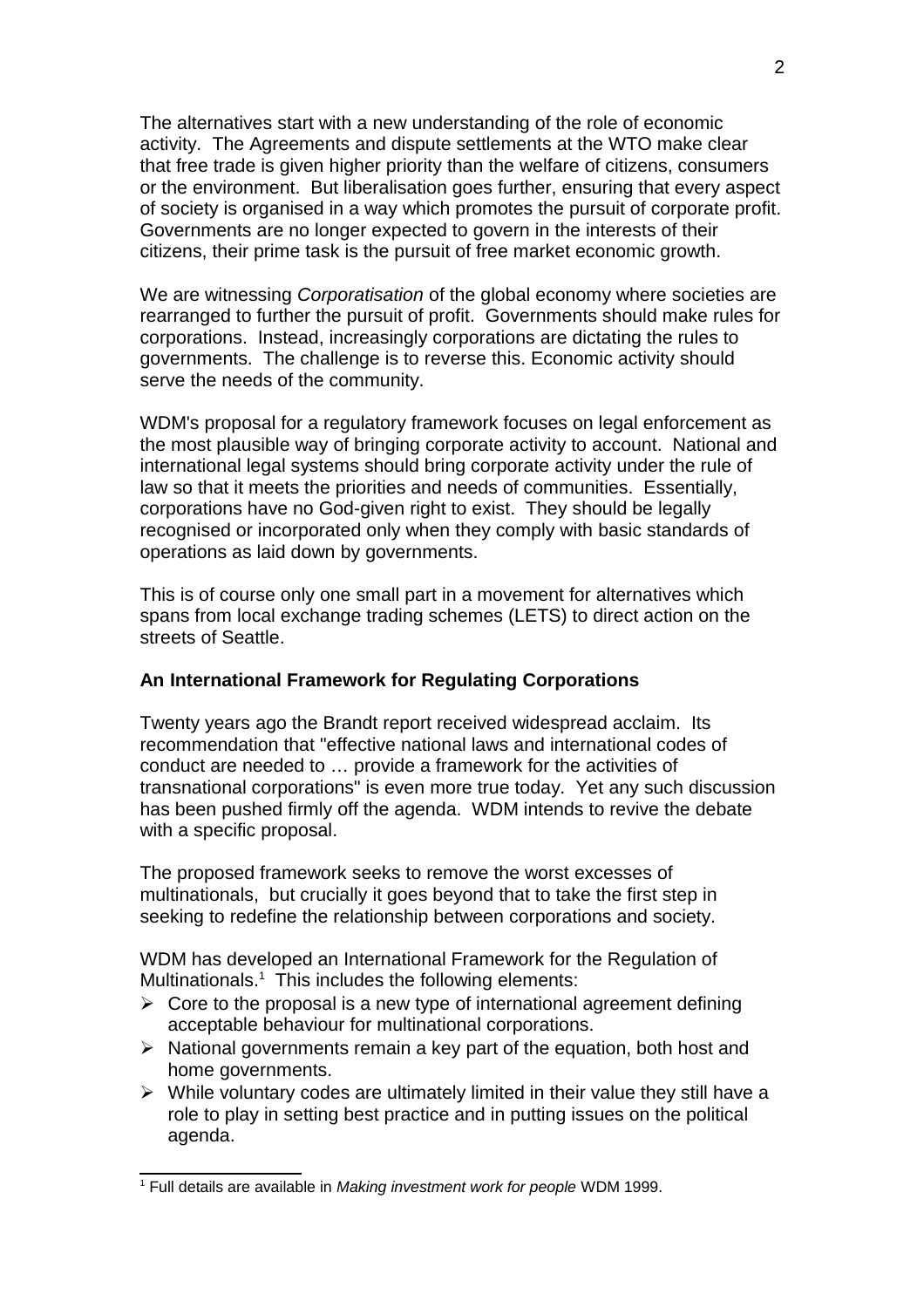

## **An Alternative International Agreement**

The purpose of both the failed Multilateral Agreement on Investment, and the WTO, is liberalisation. Any alternative agreement must start instead from the opposite objective of ensuring that economic activity meets the needs of society. The proposal in this paper focuses on the need to regulate multinational corporations to this end.

The legal and political worlds are still organised around the concept of the nation state, while corporations flow around the world operating at an international level above the realm of governments. The challenge is to design a regulation mechanism that can deal with the global nature of corporations while still recognising, and bolstering, the legal sovereignty of national governments.

As one possible part of the solution, WDM proposes an agreement under which companies are themselves responsible for meeting basic standards and can be directly sanctioned if they transgress. Governments would continue to own the agreement, delegating enforcement to an international commission.

- The proposed core standards are based on already agreed international standards. They cover the areas of: basic human rights; core labour standards; consumer protection; the environment; local communities; business practices and sovereignty.<sup>[2](#page-2-0)</sup>
- Alongside the core standards should be further developed standards on corporate behaviour. These would cover restrictive business practices including price fixing and transfer pricing. They would also lay out standards of transparent reporting.

Some advantages of such an agreement:

<span id="page-2-0"></span> $2$  A full list of the core standards and corresponding international agreements is available from WDM.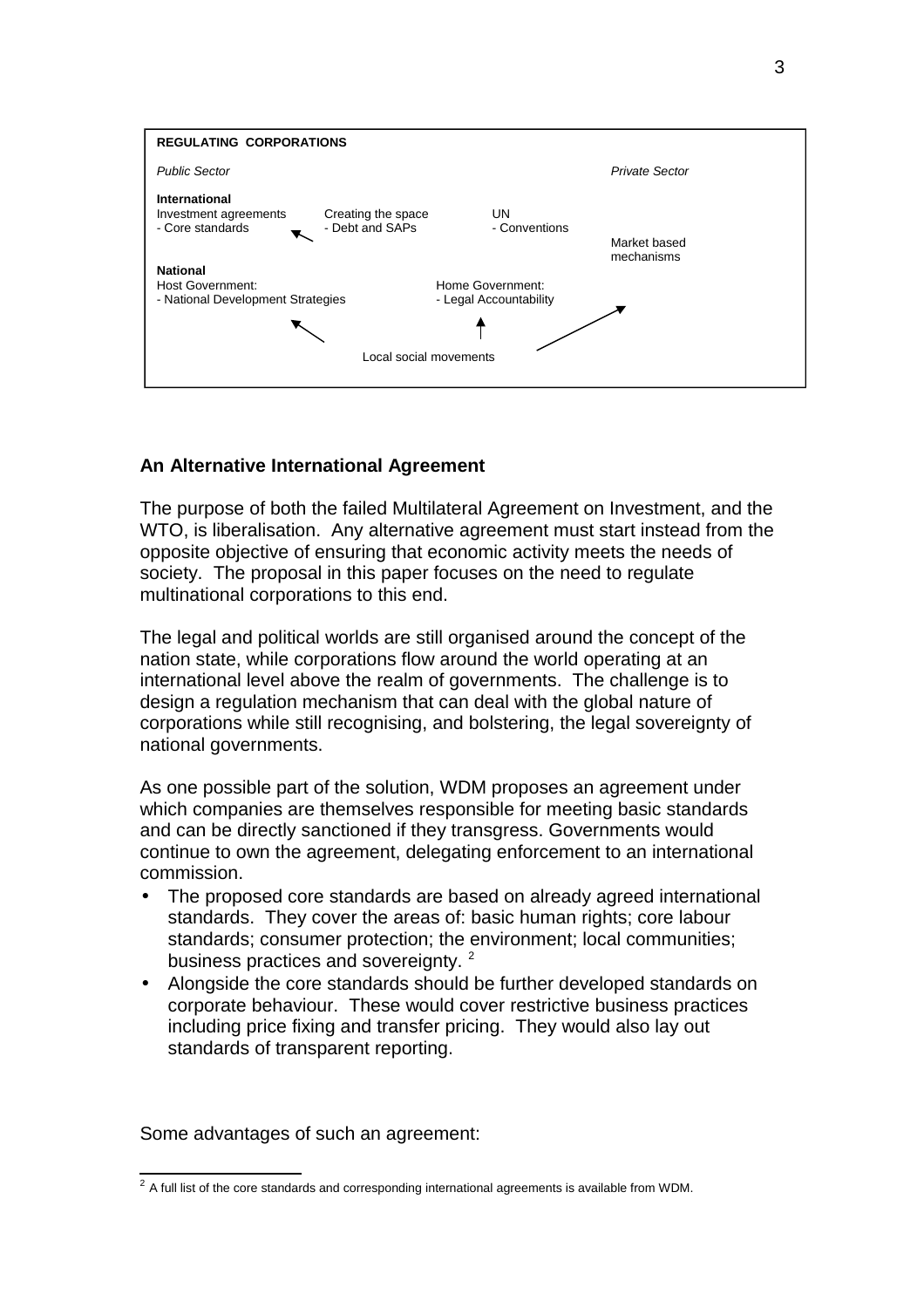- A key distinction from existing international arrangements is that *companies* as well as states would have responsibility for complying with the standards, and could be sanctioned if they fail. Until now such agreements have put the onus on states to comply, and to enforce the standards on multinationals even though some companies are now larger and more powerful than many Third World states.
- Many of the concerns surrounding previous attempts to introduce a 'social clause' into trade talks are avoided. Punishing companies, rather than governments, removes the danger that enforcing basic standards will be used as a way to restrict imports from the Third World. Moreover the content of the core standards is taken from existing agreements which have already been signed by the majority of governments; they include protection of governments' rights to pursue their own development strategies.
- Under the enforcement mechanism outlined below, governments would still own the agreement rather than losing control to an international body.
- The proposal also recognises that corporations will not invest, particularly in the Third World, without some basic guarantees which would be included in the agreement.

As always, the hurdle is one of political will rather than technical solutions. WDM is proposing an enforcement mechanism as a way to demonstrate that it is possible. But what is important are the principles rather than the actual form.

Governments would delegate to an international Core Standards Commission the ability to monitor the activities of transnational corporations either registered in their jurisdiction or operating on their soil.<sup>[3](#page-3-0)</sup>

Where countries have ratified the core standards, they will be enshrined in national law. The Commission will act on behalf of the victims in taking a company to the local courts. In some cases states have signed conventions but not yet put them into national law. In such cases the Commission could only register the abuse. This would in itself serve as a deterrent and provide information for other prospective host countries.

Another alternative mechanism would be to withhold investor protection under international agreements from any transnational found in breach of the standards.<sup>[4](#page-3-1)</sup>

The proposed international agreement on investment is intended to play a complementary role to the existing UN codes and conventions which already exist in specialised areas such as breast-milk substitutes, pesticides and core labour standards. The proposed agreement has a broader coverage than any of these conventions, but also crucially tries to hold multinationals directly accountable whereas most UN agreements leave enforcement to individual governments.

<span id="page-3-0"></span><sup>&</sup>lt;sup>3</sup> Higher standards can be expected of TNCs than of local firms. The OECD already attempts a definition of multinational enterprises.

<span id="page-3-1"></span><sup>4</sup> Proposed by Sol Picciotto, University of Lancaster, UK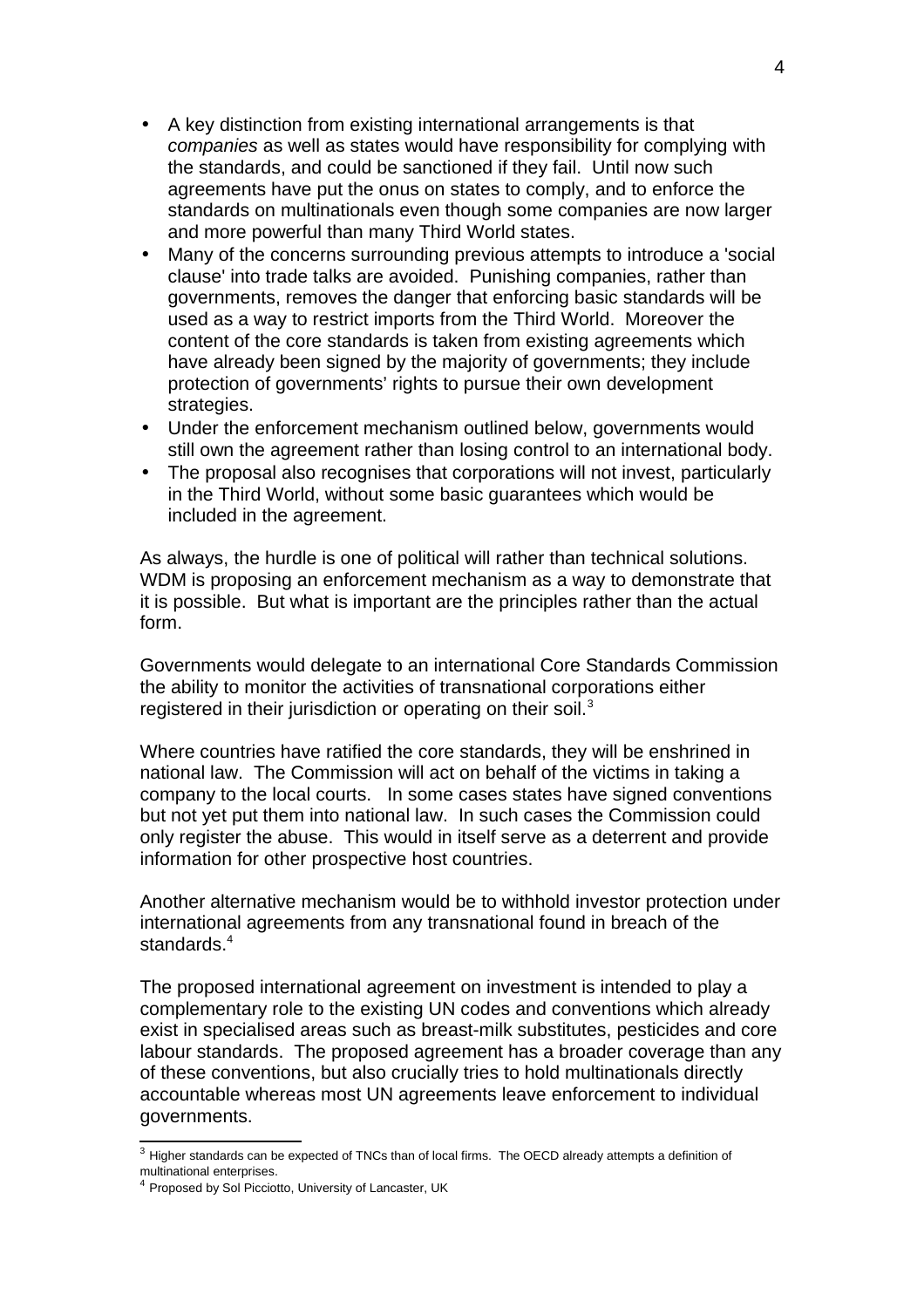WDM's proposal for an international investment agreement acts as a first step. If implemented fully it could potentially provide a way of substantially reducing the power of multinationals, which would in turn create more political space for states and civil society to act. It is important that it includes not just the element of minimum standards but also the rules which would shape the form of corporations in the future.

#### National Governments

One of the most damaging effects of globalisation has been the withering of the nation states' ability to act. International regulation should not obscure the remaining ability of governments to regulate transnational companies themselves.

Transnational corporations are still registered in one country and local law can be used there to hold them accountable. In the UK, recent legal cases and the review of Company Law have both provided avenues for change.

International and home government regulation can only curb the worst excesses of corporations. It is then up to host governments to provide their own framework to ensure that TNCs make a positive contribution to national development strategies.

Pro-poor growth is growth which provides jobs to those who need them, and pays poor producers a decent price for their produce. It is growth which ensures women as well as men receive income. It is also growth which provides sufficient income, through taxation, for the government to provide those social services which it can provide better than the market. None of this happens automatically. It requires governments to lay down certain rules or `performance requirements' for corporations, and also that governments have economic strategies and ensure that foreign investment fits within these frameworks. This could contain many aspects including requirements on technology transfer, using local suppliers and positive net earnings of foreign  $exchance.<sup>5</sup>$  $exchance.<sup>5</sup>$  $exchance.<sup>5</sup>$ 

Further space for governments to pursue such strategies would be provided by debt cancellation and an end to liberalisation conditions under IMF Structural Adjustment Programmes. [6](#page-4-1)

### **The battle for ideas - the purpose of economic activity**

Behind this specific proposal lies the need to win the battle of ideas. Governments are demonstrating immense cowardice in the face of corporations. Far from seizing the initiative, they are failing to represent the interests of their citizens and are instead bowing to the power of TNCs. A downward spiral is occurring. The more powerful multinationals become, the less governments display the political will to regulate them.

<span id="page-4-0"></span> $5$  UNCTAD developed a list of 'development friendly criteria' in May 1997.

<span id="page-4-1"></span> $6$  WDM has produced a number of briefings on SAPs.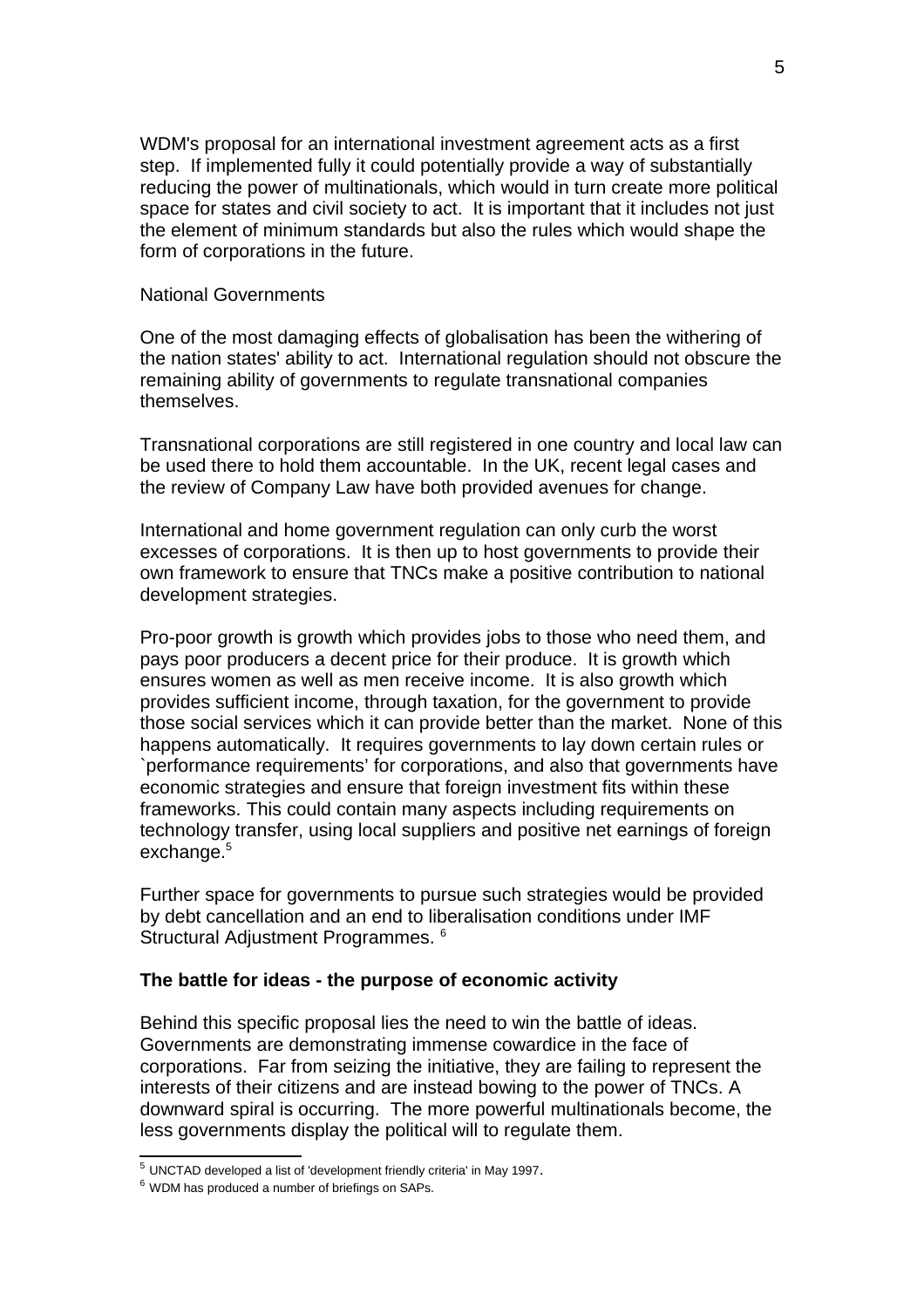Part of the problem is that governments overestimate the importance of foreign investment and are overly scared of incurring the wrath of foreign investors. They should recognise the evidence demonstrating the actual (limited) benefits and costs.

But there is a more fundamental problem - governments have bought wholesale into the globalisation myth which raises economic growth onto a pedestal, with trade and investment liberalisation as the only path. Here a more fundamental shift in ideas will be needed.

The choice is not between meeting human rights and meeting economic priorities, as many `alternatives' suggest. The point is that economics is a method of meeting human need. It is unfortunate that the debate between `left' and `right' often becomes a debate between economic and social priorities rather than a debate about forms of economics. Aristotle made the distinction between chrematistics - the business of seeking wealth and economics - the management of the home.<sup>[7](#page-5-0)</sup> It is this distinction which has been lost.

### **The role of civil society and social movements**

There is a clear role for social movements in holding the state accountable for regulating corporate activity so that it meets social needs. How this is done in a way which ensures the state both reflects majority interests and protects marginalised minorities is the subject of lengthy debate elsewhere. There is a debate too on how to have a state strong enough to regulate TNCs while still being accountable to society. Globalisation has withered the state in relation to corporations, but in some ways strengthened its control over citizens in areas like 'law and order'.

Nevertheless what is clear is that governments will only successfully ensure corporations reflect the needs of society if they themselves reflect such needs.

Disaffection with the state has, however, lead to a search for new democracy where citizens have more direct control over economic activity rather than having their interests mediated by the state. There have been short term successes, but there are also pitfalls.

At one extreme is the direct action which has taken place. In the UK protestors against biotech companies have destroyed GM crops, frustrated by the governments refusal to act against corporate interests. At the other end of the spectrum is the engagement by NGOs and trades unions with companies to discuss voluntary codes of conduct.

Civil society is far from monolithic and no one group can be considered representative. Technically it does after all include corporate associations. Trade unions, consumer groups or local community organisations may be

<span id="page-5-0"></span> $7$  Thanks to Marcos Arruda for this translation.